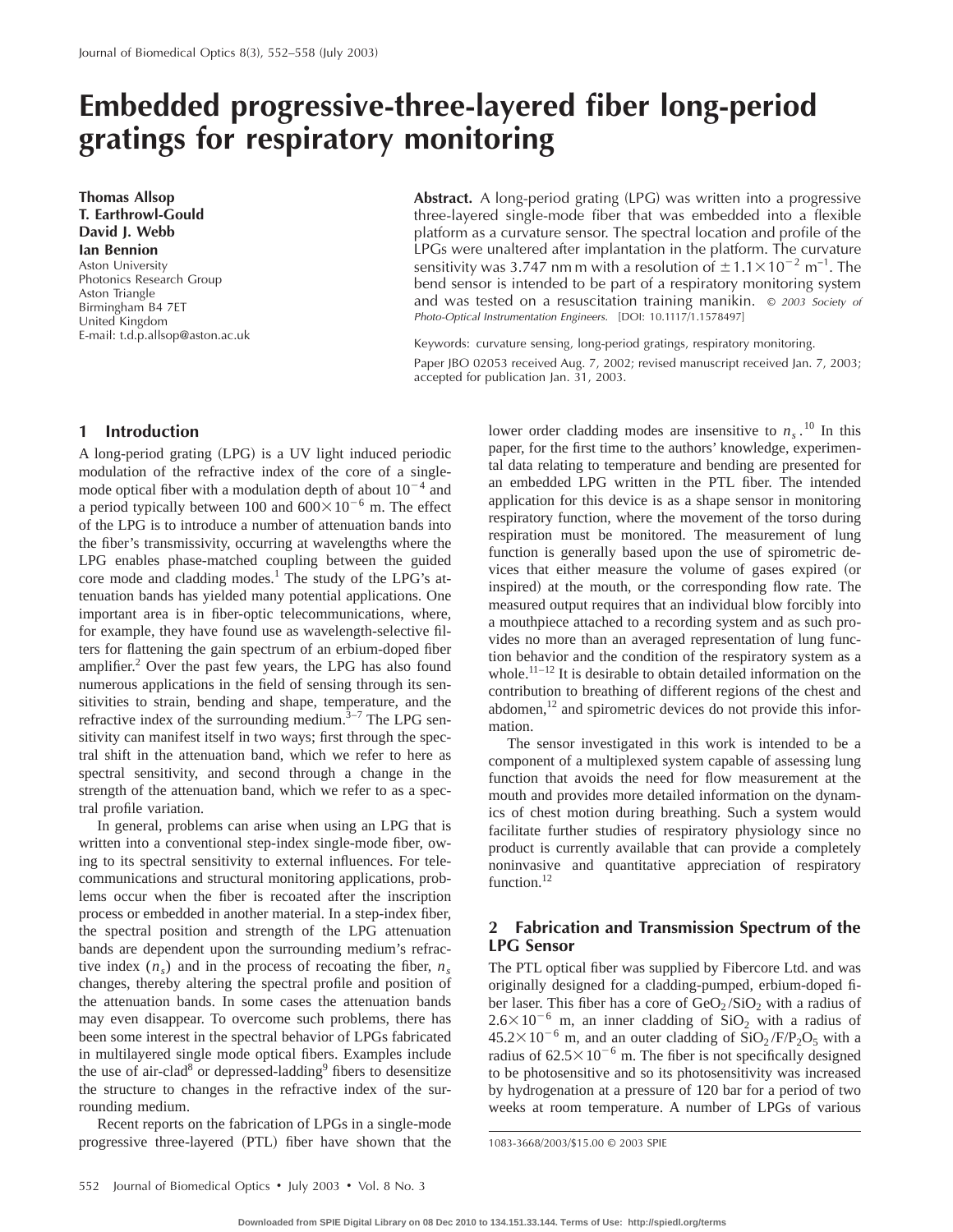

**Fig. 1** The construction of the long-period grating sensor.

lengths and periods were fabricated in the fiber using the point-by-point writing technique<sup>13</sup>; a programmable shutter provided this facility. The UV writing beam was generated from a frequency-doubled argon ion laser and its power of 70 mW was focused to a size of approximately  $10\times10^{-6}$  m.

The periods of the LPGs were chosen so that the attenuation bands associated with cladding modes  $n_{cl}(1,1)$  to  $n_{cl}(1,10)$ , which are insensitive to  $n_s$ , <sup>14</sup> were spectrally located in the range 1400–1550 nm to facilitate interrogation. Two LPGs with periods of  $350\times10^{-6}$  m and  $240\times10^{-6}$  m were embedded to produce a sensor.

Details of the sensor construction are shown in Fig. 1. Assembly was carried out on a base pad of natural latex rubber 250 by 120 mm and with a 2-mm depth. This provided both a flexible stage as well as a thermally insulating layer for monitoring respiratory function (reducing the effects of rapid ambient temperature fluctuations). The two LPGs were fixed using a standard cyanoacrylate adhesive to strips of carbon steel  $200\times12\times0.254$  mm. The LPGs were placed in straight grooves along the length of the steel strips to ensure that there was no bending of the fiber during the gluing process. This would ensure that the curvatures and shape changes experienced by the LPGs were the same as the steel strips; it was also thought that the steel would help to stabilize the temperature. Using the same adhesive, these strips were fixed parallel to each other on the rubber base 75 mm apart. Two additional steel strips 80 mm long provided a perpendicular link between the sensors at either end. This framework lent longitudinal rigidity to the system, the steel having an elastic modulus of  $210$  GPa,<sup>15</sup> and this was designed to prevent the fiber (elastic modulus  $\sim$ 70 GPa) from experiencing significant axial strain. The whole setup was then sealed on the sensor side of the rubber base with a room temperature vulcanizing clear silicone rubber to a depth of approximately 3 mm. The refractive index of the silicone encapsulation was known to be greater than 1.5 as a result of previous experiments involving embedded LPGs written in standard fiber, where the attenuation bands were observed to disappear.

The PTL fiber with the LPG was fusion spliced at both ends to a standard single-mode telecom optical fiber. The spectral characteristics of the attenuation bands before and after embedding were obtained by illuminating the LPG using a broadband light source and observing the transmission spectrum with an optical spectrum analyzer (OSA) with an accuracy of  $\pm 0.04$  nm (see Fig. 2).

The two transmission spectra in Fig. 2 show that the central wavelengths of the observed attenuation bands  $(1,2)$ ,  $(1,3)$ , and  $(1,4)$  of the LPG have not visibly had their locations changed as a result of being embedded. The spectral profiles have altered, but not significantly. Changing the shape or position of the standard single-mode telecom optical fiber input lead alters the spectral profile (although not the position) of the LPG's attenuation bands. This effect may be due to the setting up of an interferometric cavity formed as a result of Fresnel reflections from the splices connecting the standard and PTL fibers. Further refinement of the fusion splicing of these two fibers should reduce this effect; alternatively, the PTL fiber could be used for the whole of the sensing fiber.

## **3 Spectral Sensitivity of an LPG Sensor**

The LPG sensor was subjected to three measurands temperature, compression, and bending—the sensitivities to



**Fig. 2** The transmission spectrum of an LPG (period of  $350 \times 10^{-6}$  m) written in the PTL fiber before and after embedding; an offset of 6 dBm is included on the transmission spectrum of the LPG in air for clarity.

Journal of Biomedical Optics  $\cdot$  July 2003  $\cdot$  Vol. 8 No. 3 553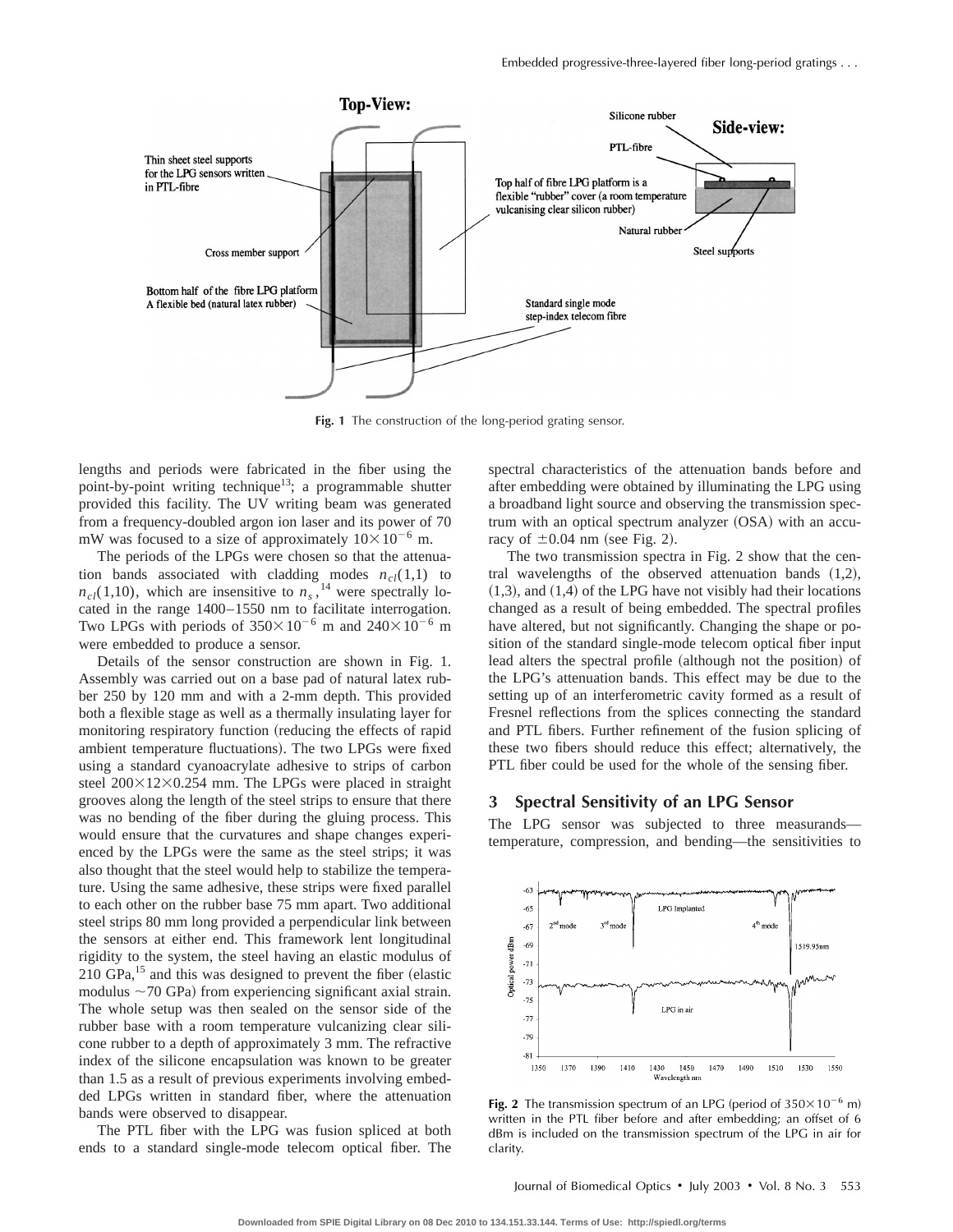

**Fig. 3** The spectral sensitivity of an LPG (period of  $350 \times 10^{-6}$  m) written in the PTL fiber and embedded in the sensor. (a) The sensor's silicone rubber in contact with a hot plate. (b) The sensor's natural rubber in contact with a hot plate. The error bars indicate the accuracy of the OSA  $(\pm 0.04$ nm).

all of which are important for the intended application. The sensitivity of the bare-fiber LPG to temperature had already been investigated<sup>14</sup> by placing the fiber on a hot plate monitored using a probe with an accuracy of  $\pm 0.1$ °C. The spectral location of the central wavelength of the attenuation band associated with the fourth cladding mode was monitored and its sensitivity determined to be  $0.04 \pm 0.005$  nm °C<sup>-1</sup>.

The temperature sensitivity of the sensor unit was measured by immersing the sensor in a bath of hot water and monitoring the wavelength as the water cooled. This approach gave a sensitivity of  $(d\lambda/dT) = 0.0952 \pm 0.5 \times 10^{-3}$ nm  ${}^{\circ}C^{-1}$ , roughly twice that of the bare-fiber LPG. This increase in sensitivity (which for our application is of course undesirable) is due to the bonding of the fiber onto the sensor, for although the variation of refractive index with temperature will not be affected by the embedding, the axial thermal expansion of the LPG will be closer to that of the steel (typical value:  $5 \times 10^{-6}$  °C<sup>-1</sup>),<sup>16</sup> than glass (typical value:  $4 \times 10^{-7}$  $^{\circ}$ C<sup>-1</sup>).<sup>14</sup>

It should be noted, however, that this way of determining the temperature sensitivity may not necessarily correspond all that well to the way in which the sensor will be used in practice. The sensing fiber is embedded inside an insulating material and in the intended application, one side of this material may well be close to body temperature while the other side is exposed to the vagaries of the environment. To illustrate the effect of this, we measured the temperature sensitivity of the sensor lying on a hot plate (as was done with the bare fiber) with the other surface exposed to room temperature. In this configuration, the temperature of the fiber will be somewhere between that of the hot plate and that of the ambient air. Measured in this way the spectral temperature sensitivity was only 0.02 nm  $^{\circ}C^{-1}$  with the natural rubber side on the hot plate and 0.04 nm  $^{\circ}C^{-1}$  with the sensor inverted. The results are illustrated in Fig. 3, along with the normal temperature variation of the skin.<sup>17</sup> The sensor is intended to be worn close to the skin and be insulated from the surrounding air, and so this is the temperature range that the sensor must normally accommodate.

The second investigation was to determine the influence of transverse compression on the sensor. This was achieved by placing flat weights on the top surface (the silicone encapsu-



**Fig. 4** Spectral stability of embedded LPG (period  $350 \times 10^{-6}$  m) under compression.

lation layer) of the sensor, which was itself placed on an optical bench (see Fig. 4). For the loads applied (up to 3.6 kg, much higher than any load likely in the intended application), there was no observable wavelength shift or change in the spectral profile of the LPG's attenuation band. The error bars shown in Fig. 4 again indicate the accuracy of the OSA used.

The third investigation was to obtain the spectral sensitivity of the sensor to bending, and this was achieved using the experimental setup shown in Fig. 5. The sensor platform was clamped between two towers; one of the clamps was mounted on a translation stage, which was moved inward to induce a bend in the optical fiber. For this arrangement where the LPG is midway between the clamps, the sensor's curvature, *R,* is given by<sup>18</sup>

$$
R = \frac{2 \times d}{\left(d^2 + L^2\right)},\tag{1}
$$

where *L* is the half-distance between the edges of the two towers and *d* is the bending displacement at the center of the LPG.

The results for this experiment, along with a theoretically predicted wavelength shift, are shown in Fig. 6. The theoretical wavelength shift was obtained using the same approach as in Ref. 19 and is given by

$$
\Delta \lambda = \left[ \frac{\lambda}{(\delta n_{\text{eff}} - \delta n_g)} \times \frac{d \delta n_{\text{eff}}}{dR} + \frac{(\delta n_{\text{eff}})^3}{\delta n_g} \frac{d\Lambda}{dR} \right] \Delta R, \quad (2)
$$

where  $\delta n_{\text{eff}} = n_{\text{coeff}} - n_{\text{cleff}\nu}$  is the differential effective index between the cladding and the core mode and  $\delta n_g = n_{\text{cog}}$  $-n_{\text{clg}\nu}$  is the differential group index. The effective refractive indices of the core and fourth cladding mode were calculated as a function of curvature using a 2-D curvilinear hybrid mode eigenvalue equation<sup>20,21</sup> using the optical constants



**Fig. 5** Schematic of bending apparatus.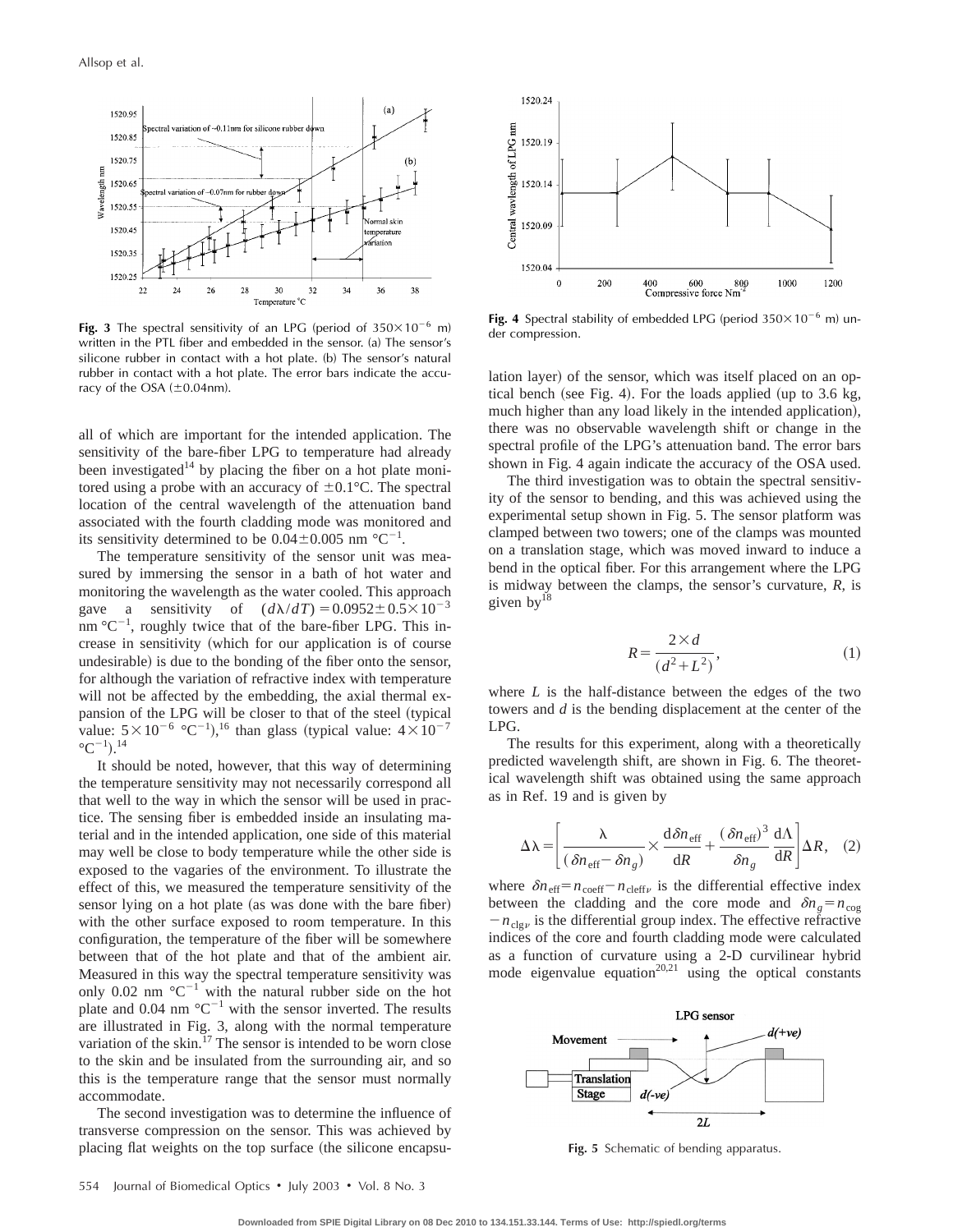

**Fig. 6** The central wavelength of the attenuation band (fourth mode) of the LPG with period  $350\times10^{-6}$  m embedded in the sensor as a function of curvature.

given in Ref. 14 and assuming that the amount of birefringence induced in a typical single-mode fiber is negligibly small for curvatures of  $\leq 2$  m<sup>-1</sup> (no splitting of the attenuation bend). Figure 6 demonstrates reasonable agreement between the theoretical wavelength shift calculated at a number of different curvatures and the experimental results. Note that the small amount of ''noise'' visible on the theoretical data is a result of computational truncation errors, owing to the limited precision of the Mathcad software. Mathcad performs all computations in double precision (floating point: 64 bits), which causes errors to occur when using the built-in Bessel functions and their cross products with small arguments. Over the range of curvature investigated, the spectral sensitivity of the sensor was found to be linear, with  $(d\lambda/dR) = 3.747$  $\pm$  0.006 nm m.

## **4 Respiratory Monitoring**

In order to validate this sensor design for the intended application, a commercial manikin used as a resuscitation training and was employed.<sup>22</sup> This manikin consists of a rigid underframe over which is stretched a polymer skin. An air bag is placed between the frame and skin and when inflated or deflated is used to simulate expansion and contraction of the surface of the torso in volumetric proportions similar to those of breathing. This provides a test platform for changes in dimension and shape similar to those that are expected in humans.

The response of the sensor was recorded at various states of inflation at five different orientations on the manikin. Each location is represented by a set of dimensions as indicated in Fig. 7 and Table 1. The shift in central wavelength was also recorded with reference to the peripheral expansion of the dummy's skin in Fig. 8 and Fig. 9. The variation in response apparent between the upper and lower chest regions mimics that which might be expected in a real subject since the expansion of the rib cage has a more significant contribution at higher levels of ventilation.<sup>23</sup> In our experiment, however, this phenomenon can be attributed to the profile and position of the internal airbag.

An inspection of Fig. 8 and Fig. 9 shows that the spectral response of the LPG sensor as a function of peripheral expansion of the manikin's skin varies from position to position. The errors illustrated in these figures correspond to the spec-



**Fig. 7** The positioning of the LPG sensor platform on the manikin.

tral accuracy of the OSA  $(\pm 0.04 \text{ nm})$  and a circumference error of  $\pm 1$  mm. The circumference error is an estimate of the variation of the manikin's skin deformation between each set of results. The curves shown in Fig. 8 and Fig. 9 are presented simply as guides for the eye to better illustrate the different responses at the various locations.

As noted earlier, the sensor is temperature sensitive. In normal use it would be worn next to the skin and insulated from the environment, so that it would be subjected to a likely temperature variation of only 32 to 35 °C.<sup>17</sup> The maximum wavelength uncertainty associated with this temperature range is about  $\pm 0.14$  nm (using the temperature sensitivity of 0.095 nm  ${}^{\circ}C^{-1}$ ). Combining this with the curvature resolution of  $\pm 1.1 \times 10^{-2}$  m<sup>-1</sup> for the sensing scheme leads to a relative error in the circumference that varies between  $\pm 0.3$  and  $\pm$ 2.3%, corresponding, respectively, to positions 1 and 3 on the manikin.

To improve on the accuracy, we plan to investigate two approaches to dealing with the temperature cross-sensitivity. First the steel supports are to be replaced by carbon-fiber sheets in which the thermal expansion coefficient is typically in the range of  $\pm 4 \times 10^{-7}$  °C<sup>-1</sup>, depending on the material's composition. This should in principle allow the temperature sensitivity of the sensor platform to be significantly reduced. Second, a fiber Bragg grating may be used to discriminate between bending and temperature.<sup>24</sup>

A conservative estimate of the number of sensors required for the intended application was made using chest profile data obtained from a computed tomography (CT) imager. A singleline profile from the upper chest of a male subject was chosen because it constituted the most complex geometry from the image data. This profile was then modeled using a seventhorder polynomial, and the profile length of the curve was evaluated symbolically as a line integral to give the crosssectional area and then squared for the volumetric error. This value was then compared with the same line evaluated numerically (simple trapezoidal integration) at varying discrete intervals along the profile. Assuming that an identical longitudinal and lateral resolution is needed to represent the overall profile of the torso by squaring the results, Fig. 10 depicts the total number of sensors required versus volumetric error. This error may be reduced further with the application of cubicspline interpolation. Linking this to generally accepted volumetric performance standards for spirometric devices,<sup>25</sup> about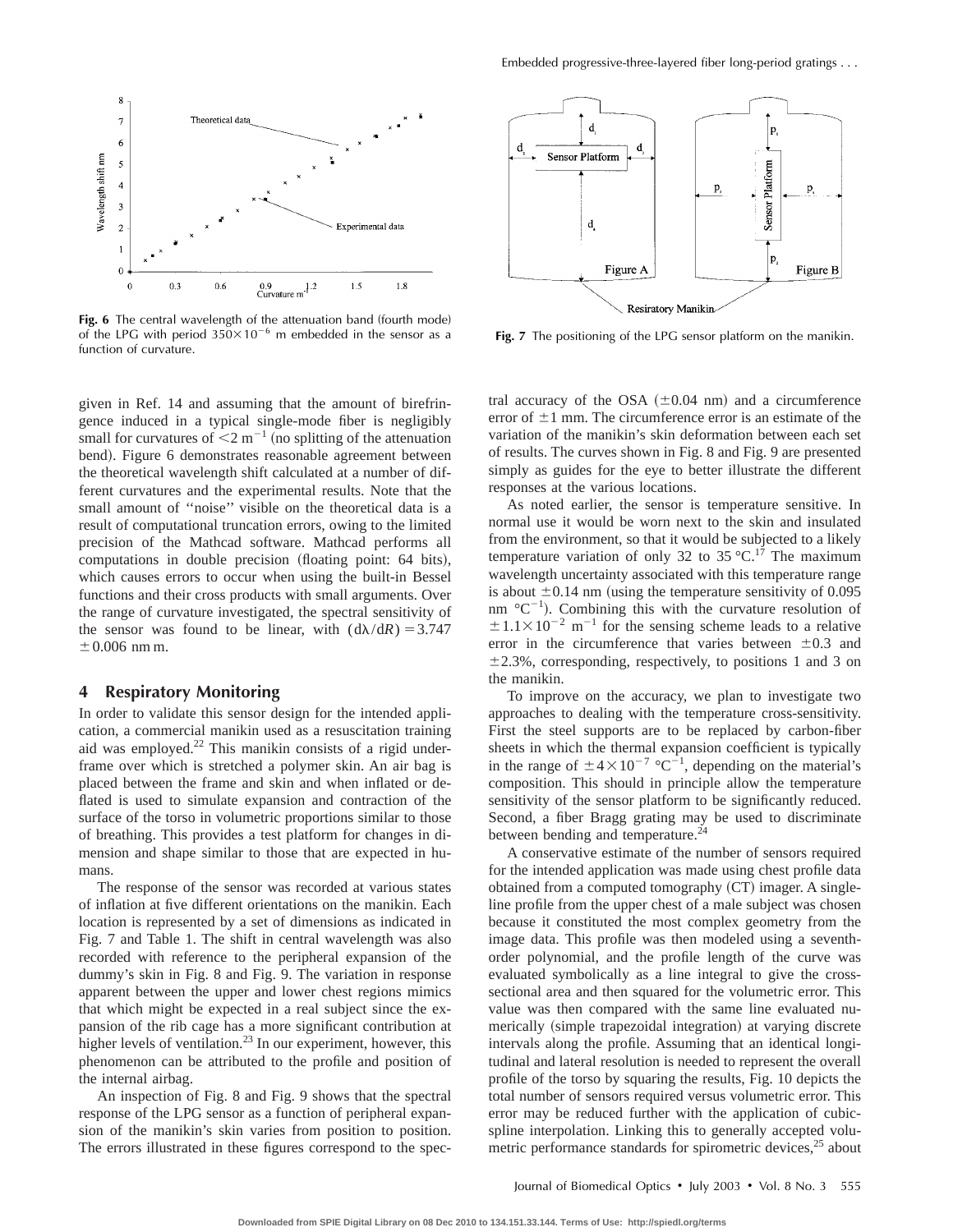| Position on Dummy<br>Fig. $7(a)$ | d <sub>1</sub><br>(mm) | $d_2$<br>(mm) | $d_3$<br>(mm) | $d_4$<br>(mm) | Maximum detected wavelength shift<br>(nm) |
|----------------------------------|------------------------|---------------|---------------|---------------|-------------------------------------------|
| 1                                | 90                     | 50            | 50            | 250           | 1.05                                      |
| $\overline{2}$                   | 185                    | 50            | 50            | 185           | 3.18                                      |
| 3                                | 287                    | 50            | 50            | 75            | 0.95                                      |
| Position on Dummy<br>Fig. 7(b)   | $p_1$<br>(mm)          | $p_2$<br>(mm) | $p_3$<br>(mm) | $p_4$<br>(mm) | Maximum detected wavelength shift<br>(nm) |
| $\boldsymbol{\Lambda}$           | 100                    | 25            | 165           | 165           | 1.98                                      |
| 5                                | 205                    | 128           | 165           | 165           | 1.70                                      |

**Table 1** The measured central wavelength shift of the LPG sensor at various positions on the manikin.

twenty such sensors would be required for this application using cubic-spline interpolation. Of course the resuscitation manikin provides only a simple approximation to the behavior of the human torso during respiration. The location and number of sensors required to monitor respiratory function within acceptable standards $^{25}$  will need to be investigated experimentally using volunteers instrumented with an array of improved sensor platforms working in conjunction with a suitable multiplexing and interrogation scheme.

There are several possible multiplexing and interrogation techniques that could be used. We have considered the use of a broadband light source illuminating a series of in-line LPGs combined with a miniature fiber-optic spectrometer  $(e.g.,)$ those from Ocean Optics<sup>26</sup>) to record the transmission spectra of the LPGs. Our concern is that the limited spectral resolution of these spectrometers would seriously limit the curvature resolution of the interrogation scheme. The sensing scheme that is being investigated is based upon a derivative spectroscopy technique in which an in-line series of sensing LPGs are being interrogated by spectrally matched fiber Bragg gratings.27

For the intended application, a number of alternative (nonoptical) sensing elements could also in principle be used. Most schemes are based on strain measurement (e.g., capacitance<sup>28</sup> and resistance<sup>29</sup> gauges or bistable switches<sup>30</sup>) and as such are not directly applicable to surface profile reconstruction because a dynamic model of the motion of the thorax and abdomen during breathing would be required on which localized strain measurement could be used to infer changes in geometry. It is a considerable task to create a model that would accurately describe respiratory interactions over a broad range of subjects. The solution detailed here sidesteps the need for such a model because geometry is the fundamental measurand and the chest surface profile can be obtained directly from sensor signals.

While other optical-based bend-sensing elements have been developed (e.g., the Shape Tape developed by the Canadian Space Agency<sup>31</sup>), these do not possess the ability to be serially multiplexed, relying as they do on curvaturedependent attenuation, and commercially available configurations of these sensors do not lend themselves to this application because they are arranged linearly on one strip of steel, and that platform cannot be stretched. The curvature resolution of the Shape Tape is about  $10^{-3}$  m<sup>-1</sup>, which is comparable to the interrogation scheme we have under investigation.27 Our approach allows the simple multiplexing of the sensors, providing the ability to scale up the approach to multiple sensors without a dramatic increase in the size of the peripheral electronics.

### **6 Conclusion**

The spectral characteristics of an embedded long-period grating fabricated in a PTL fiber were investigated. The spectral



**Fig. 8** Spectral functionality of the LPG sensor positioned on the lower chest.



**Fig. 9** Spectral functionality of the LPG sensor positioned on the upper chest.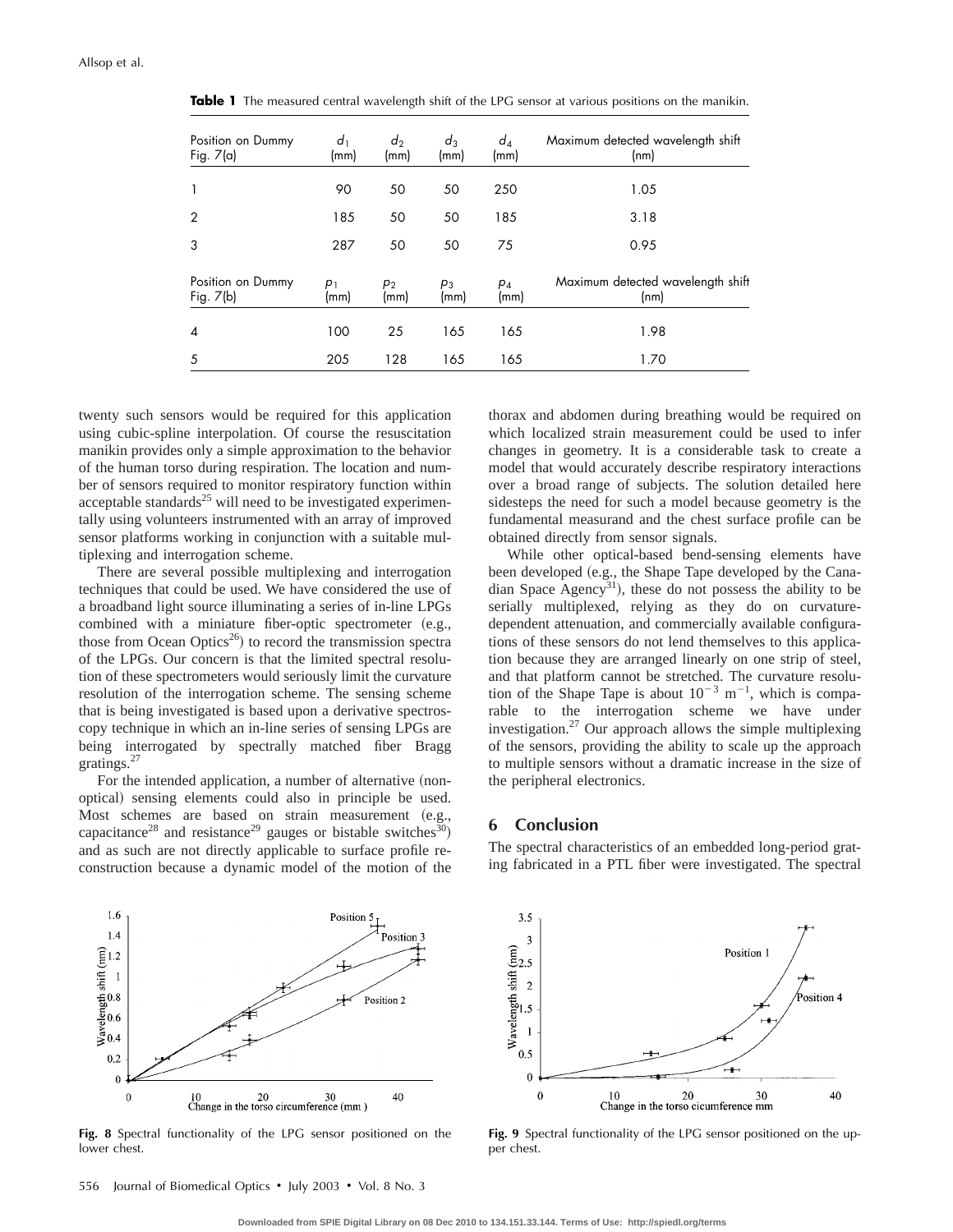

Fig. 10 Density of sensing positions versus volumetric error for reconstructed CT scan chest profile data. Solid and broken curves represent the errors from the trapezoidal approximation and 4-point cubic spline interpolation, respectively.

location and profile of the attenuation bands were found to be unaffected by embedding the LPG, although the temperature sensitivity was increased. A curvature spectral sensitivity of 3.747 nm m with a curvature resolution of  $\pm 1.1 \times 10^{-2}$  m<sup>-1</sup> was found for this sensor. Axial strain for this sensor in the intended application can be assumed to be negligible because the sensor is fixed to an axially rigid steel support.

Normal skin temperature variations limit the accuracy of the sensor to a worst-case equivalent error in a circumference measurement of  $\pm 2.3$ %. Where this is insufficient or where it cannot be guaranteed that the sensor will be in contact with the skin, we have identified two avenues toward improving or controlling the temperature sensitivity—the use of a carbon fiber support frame or the incorporation of an additional Bragg grating temperature sensor.

It has also been demonstrated that such a sensor can be used to distinguish among the geometric variations associated with different locations on a simulated torso during respiratory movement. We have shown that, in theory, an array of approximately twenty such sensors should be sufficient to generate a geometric profile of the chest and abdomen in three dimensions with the necessary accuracy.

#### Acknowledgment

The authors would like to thank Tim Hart of Fibercore Ltd. for fruitful discussions and supplying the material constants and specification of the PTL fiber. We also thank M. R. Miller M.D., Consultant in respiratory medicine, Selly Oak Hospital, Birmingham, UK, for the computed tomography image data. This work was funded by the UK Engineering and Physical Sciences Research Council.

#### References

- 1. S. Vasilev and O. Medvedkov, ''Long-period refractive index fiber gratings: properties, applications and fabrication techniques,'' *Proc. SPIE* 4083, 212–223 (2000).
- 2. Y. Ruan, X. Huang, Y. Jiang, and J. Wang, ''The design and simulation of cascade long-period fiber gratings for flattening EDFA's gain,'' *Proc. SPIE* 3801, 240-245 (1999).
- 3. A. Vengsarkar, P. Lemaire, J. Judkins, V. Bhatia, and T. Erdogan,

''Long-period gratings as band-rejection filters,'' *J. Lightwave Technol.* **14**(1), 58–64 (1996).

- 4. V. Bhatia and A. M. Vengsarkar, ''Optical fibre long-period grating sensors," Opt. Lett. 21(9), 692-694 (1996).
- 5. H. J. Patrick, A. D. Kersey, and F. Bucholtz, ''Analysis of the response of long period fiber gratings to external index of refraction,'' *J. Lightwave Technol.* **16**(9), 1606–1612 (1998).
- 6. V. Grubsky and J. Feinberg, ''Long-period gratings with variable coupling for real-time sensing applications," *Opt. Lett.*  $25(4)$ ,  $203-205$  $(2000).$
- 7. V. Bhatia, T. D'Alberto, N. Zabaronick, and R. Claus, ''Temperatureinsensitive and strain-insensitive long-period gratings sensor for smart structures," Opt. Eng. 36, 1872 (1997).
- 8. R. P. Espindola, R. Windeler, A. Abramov, B. Eggleton, T. Strasser, and D. DiGiovanni, ''External refractive index insensitive air-clad long period fibre grating," *Electron. Lett.* **35**(4), 327–328 (1999).
- 9. L. Dong, L. Reekie, and J. L. Cruz, ''Long period gratings formed in depressed cladding fibers," *Electron. Lett.* 33(22), 1897-1898  $(1997).$
- 10. J. Jang, Se Yoon Kim, Sun-Wook Kim, and Min-Sung Kim, ''Temperature insensitive long-period fibre gratings,'' *Electron. Lett.* **35**(24), 2134–2136 (1999).
- 11. T. A. Wilson, K. Rehder, S. Krayer, E. Hoffman, C. Whitney, and J. Rodarte, ''Geometry and displacement of human rib,'' *J. Appl. Physiol.* **62**(5), 1872–1877 (1987).
- 12. T. Earthrowl-Gould and B. Jones ''Chest and abdominal surface motion measurement for continuous monitoring of respiratory function,'' in *Proceedings of ImechE*, Part H, Engineering in Medicine (2001).
- 13. Y. Liu, L. Zhang, and I. Bennion, ''Design and realization of longperiod grating devices in conventional and high birefringence fibers and their novel applications as fiber-optic load sensors,'' *IEEE J. Sel.* Top. Quantum Electron. **5**(5), 1373-1378 (1999).
- 14. T. Allsop, D. J. Webb, and I. Bennion, ''Investigations of the spectral sensitivity of long period gratings fabricated in 3-layered optical fiber," *J. Lightwave Technol.* 21(1), 264-268 (2003).
- 15. A. Wolfenden, G. M. Ludtka, and L. S. Cook, ''An evaluation of three methods to measure the dynamic elastic modulus of steel,'' *J.* Test. Eval. 23(3), 176-179 (1995).
- 16. R. D. Harrison, *Book of Data: Chemistry, Physical, Science Physics*. Penguin, Bristol, UK (1978).
- 17. T. Miyanaga, W. Urabe, and Y. Nakano, ''Simplified human bodymodel for evaluating thermal radiant environment in a radiant cooled space," *Build Env.* **36**(7), 801–808 (2001).
- 18. W. Du, H. Tam, M. Liu, and X. Tao, ''Long-period fiber grating bending sensors in laminated composite structures,'' in *Sensory Phenomena and Measurement Instrumentation for Smart Structures and Materials, Proc. SPIE* 3330, 284-292 (1998).
- 19. V. Bhatia, ''Applications of long-period gratings to single and multiparameter sensing," *Opt. Express* **4**(11), 457–466 (1999).
- 20. C. Tsao, *Optical Fibre Waveguide Analysis*, Oxford, New York  $(1992).$
- 21. J. Ma, W. Tang, and W. Zhou, ''Optical-fibre sensor for simultaneous measurement of pressure and temperature: analysis of cross sensitivity," Appl. Opt. 35(25), 5206-5210 (1996).
- 22. Little Anne CPR Manikin, Laerdal Medical, http://www.laerdal.co.uk
- K. Konno and J. Mead, "Measurement of the separate volume changes of the rib cage and abdomen during breathing,'' *J. Appl. Physiol.* **22**(3), 407-422 (1967).
- 24. H. Patrick G. Williams, A. Kersey, J. Pedrazzani, and A. Vengsarkar, ''Hybrid fiber Bragg grating/long period fiber grating sensor for strain/temperature discrimination," Photon. Technol. Lett. 8(9), 1223-1225 (1998).
- 25. American Thoracic Society, ATS Statement–Snowbird Workshop on Standardization of Spirometry, *Am. Rev. Respir. Dis.* **119**, 831–838  $(1979).$
- 26. USB2000 Fiber Optic Spectrometer, Ocean Optics, Inc., http:// www.oceanoptics.com
- 27. T. Allsop, T. Earthrowl-Gould, R. Reeves, D. J. Webb, and I. Bennion, ''The interrogation/multiplexing of long period grating curvature sensors using derivative spectroscopy technique based upon fiber Bragg gratings" (in preparation).
- 28. R. P. Kampen, ''Bulk-micromachined capacitive servoaccelerometer,'' Ph.D. Thesis, Laboratory of Electronic Instrumenta-

Journal of Biomedical Optics • July 2003 • Vol. 8 No. 3 557